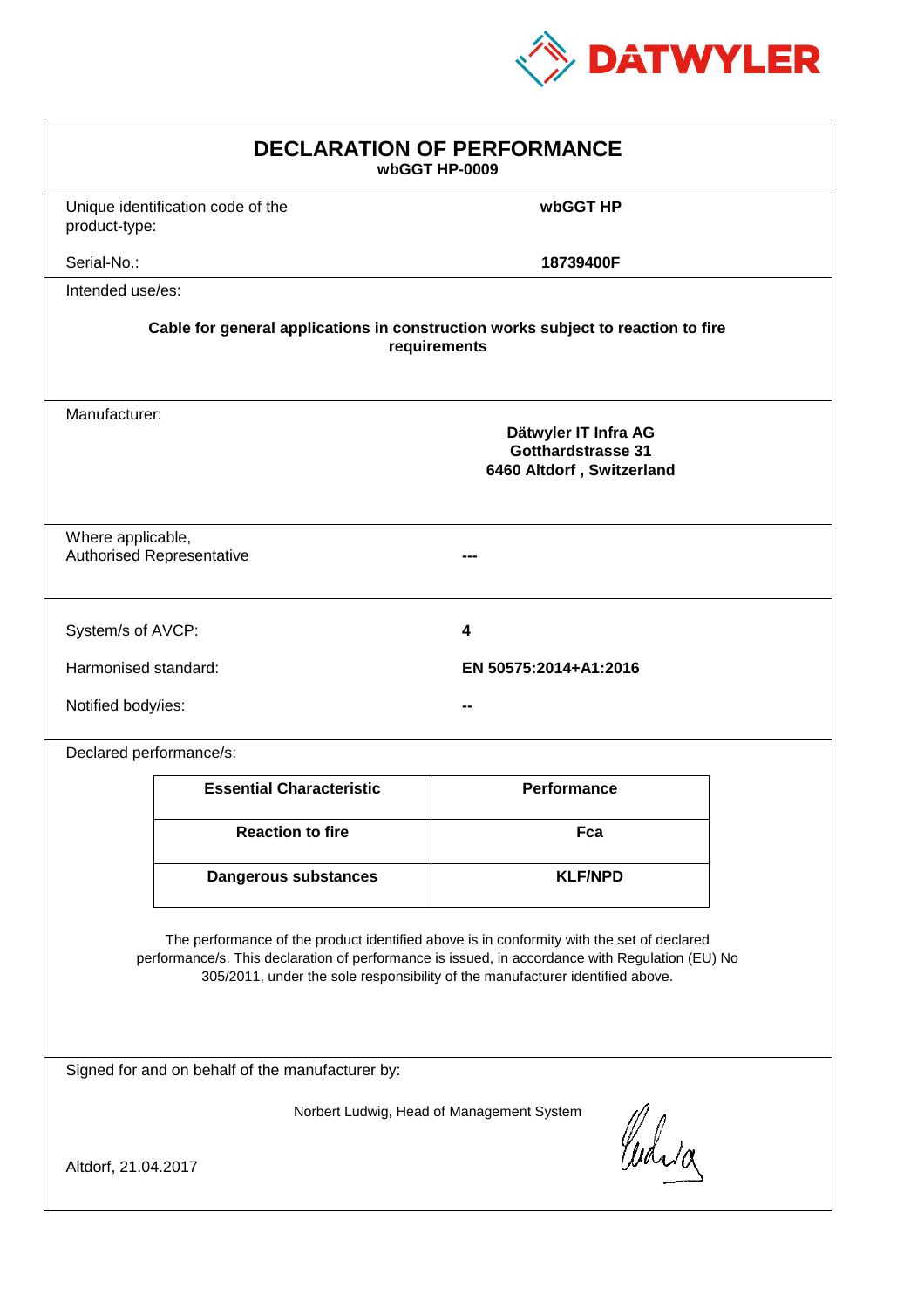

|                         |                                                                                                                                                                                         | LEISTUNGSERKLÄRUNG<br>wbGGT HP-0009                                            |  |
|-------------------------|-----------------------------------------------------------------------------------------------------------------------------------------------------------------------------------------|--------------------------------------------------------------------------------|--|
|                         | Eindeutiger Kenncode des Produkttyps:                                                                                                                                                   | wbGGT HP                                                                       |  |
| Serien-Nr.:             |                                                                                                                                                                                         | 18739400F                                                                      |  |
| Verwendungszweck(e):    |                                                                                                                                                                                         |                                                                                |  |
|                         | Kabel/Leitung für allgemeine Anwendungen in Bauwerken in Bezug auf die                                                                                                                  | Anforderungen an das Brandverhalten                                            |  |
| Hersteller:             |                                                                                                                                                                                         | Dätwyler IT Infra AG<br><b>Gotthardstrasse 31</b><br>6460 Altdorf, Switzerland |  |
|                         | Wo anwendbar, Bevollmächtigter:                                                                                                                                                         |                                                                                |  |
| Leistungsbeständigkeit: | System(e) zur Bewertung und Überprüfung der                                                                                                                                             | 4                                                                              |  |
| Harmonisierte Norm:     |                                                                                                                                                                                         | EN 50575:2014+A1:2016                                                          |  |
| Notifizierte Stelle(n): |                                                                                                                                                                                         |                                                                                |  |
| Erklärte Leistung(en):  |                                                                                                                                                                                         |                                                                                |  |
|                         | <b>Wesentliche Merkmale</b>                                                                                                                                                             | Leistung                                                                       |  |
|                         | <b>Brandverhalten</b>                                                                                                                                                                   | Fca                                                                            |  |
|                         | Gefährliche Stoffe                                                                                                                                                                      | <b>KLF/NPD</b>                                                                 |  |
|                         | Die Leistung des vorstehenden Produkts entspricht der erklärten Leistung/den erklärten<br>Leistungen. Für die Erstellung der Leistungserklärung im Einklang mit der Verordnung (EU) Nr. | 305/2011 ist allein der obengenannte Hersteller verantwortlich.                |  |
|                         | Unterzeichnet für den Hersteller und im Namen des Herstellers von:                                                                                                                      |                                                                                |  |
|                         |                                                                                                                                                                                         | Norbert Ludwig, Head of Management System<br>Curia                             |  |
| Altdorf, 21.04.2017     |                                                                                                                                                                                         |                                                                                |  |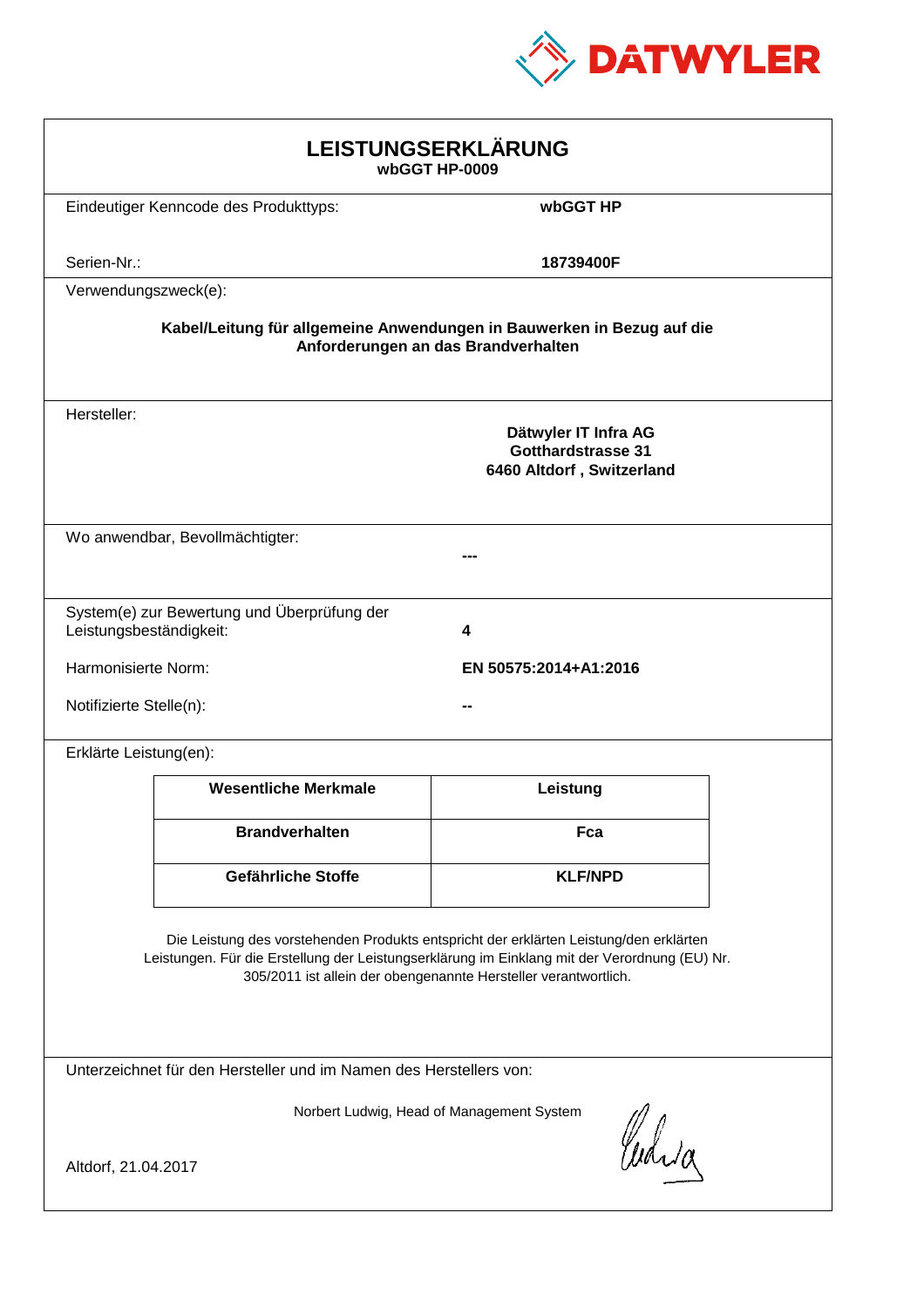

|                                                                              |                                                                                                                                                                                                      | <b>PRESTATIEVERKLARING</b><br>wbGGT HP-0009                                                                        |  |
|------------------------------------------------------------------------------|------------------------------------------------------------------------------------------------------------------------------------------------------------------------------------------------------|--------------------------------------------------------------------------------------------------------------------|--|
| producttype:                                                                 | Unieke identificatiecode van het                                                                                                                                                                     | wbGGT HP                                                                                                           |  |
| Serienr.:                                                                    |                                                                                                                                                                                                      | 18739400F                                                                                                          |  |
| Beoogd(e) gebruik(en):                                                       |                                                                                                                                                                                                      |                                                                                                                    |  |
|                                                                              |                                                                                                                                                                                                      | Kabels voor algemene toepassingen in bouwwerken die onder<br>voorschriften inzake materiaalgedrag bij brand vallen |  |
| Fabrikant:                                                                   |                                                                                                                                                                                                      | Dätwyler IT Infra AG<br>Gotthardstrasse 31<br>6460 Altdorf, Switzerland                                            |  |
|                                                                              | indien van toepassing, Gemachtigde:                                                                                                                                                                  |                                                                                                                    |  |
| prestatiebestendigheid:<br>Geharmoniseerde norm:<br>Aangemelde instantie(s): | Het systeem of de systemen voor de<br>beoordeling en verificatie van de                                                                                                                              | 4<br>EN 50575:2014+A1:2016                                                                                         |  |
| Aangegeven prestatie(s)                                                      |                                                                                                                                                                                                      |                                                                                                                    |  |
|                                                                              | Essentiële kenmerken                                                                                                                                                                                 | <b>Prestatie</b>                                                                                                   |  |
|                                                                              | <b>Brandreactie</b>                                                                                                                                                                                  | Fca                                                                                                                |  |
|                                                                              | Gevaarlijke stoffen                                                                                                                                                                                  | <b>KLF/NPD</b>                                                                                                     |  |
|                                                                              | De prestaties van het hierboven omschreven product zijn conform de aangegeven prestaties. Deze<br>prestatieverklaring wordt in overeenstemming met Verordening (EU) nr. 305/2011 onder de exclusieve | verantwoordelijkheid van de hierboven vermelde fabrikant verstrekt.                                                |  |
|                                                                              | Ondertekend voor en namens de fabrikant door:                                                                                                                                                        |                                                                                                                    |  |
| Altdorf, 21.04.2017                                                          |                                                                                                                                                                                                      | Norbert Ludwig, Head of Management System<br>Curia                                                                 |  |
|                                                                              |                                                                                                                                                                                                      |                                                                                                                    |  |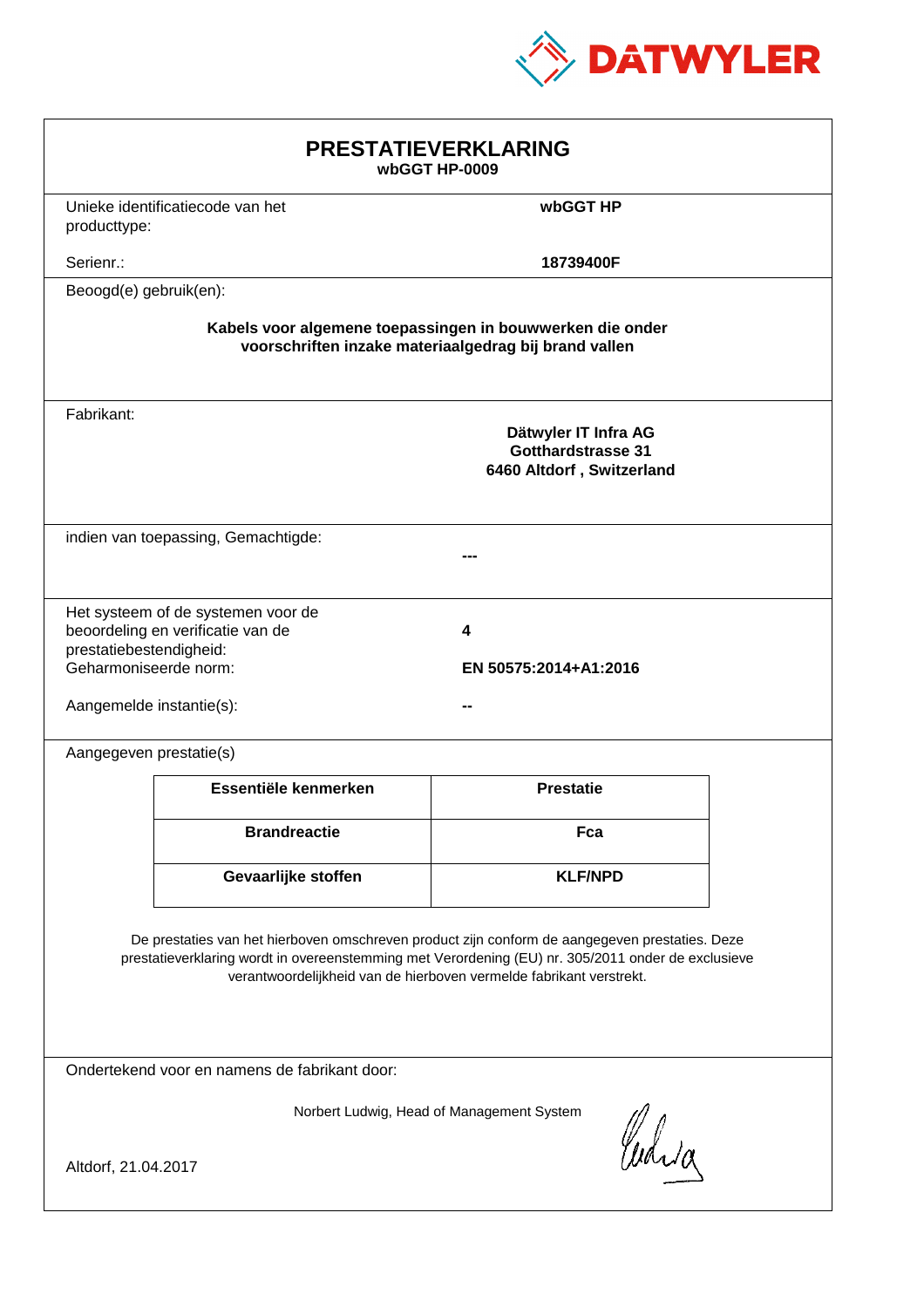

|                                                                |                                                                   | DÉCLARATION DES PERFORMANCES<br>wbGGT HP-0009                                                                                                                                                                                                                    |  |
|----------------------------------------------------------------|-------------------------------------------------------------------|------------------------------------------------------------------------------------------------------------------------------------------------------------------------------------------------------------------------------------------------------------------|--|
| produit type:                                                  | Code d'identification unique du                                   | wbGGT HP                                                                                                                                                                                                                                                         |  |
| Numéro de série:                                               |                                                                   | 18739400F                                                                                                                                                                                                                                                        |  |
| Usage(s) prévu(s):                                             |                                                                   |                                                                                                                                                                                                                                                                  |  |
|                                                                |                                                                   | Câble pour applications générales dans les ouvrages de construction soumis<br>aux exigences de réaction au feu                                                                                                                                                   |  |
| Fabricant:                                                     |                                                                   | Dätwyler IT Infra AG<br><b>Gotthardstrasse 31</b><br>6460 Altdorf, Switzerland                                                                                                                                                                                   |  |
|                                                                | Le cas échéant, Mandataire                                        |                                                                                                                                                                                                                                                                  |  |
| performances:<br>Norme harmonisée:<br>Organisme(s) notifié(s): | Système(s) d'évaluation et de<br>vérification de la constance des | 4<br>EN 50575:2014+A1:2016                                                                                                                                                                                                                                       |  |
|                                                                | Performance(s) déclarée(s):                                       |                                                                                                                                                                                                                                                                  |  |
|                                                                | Caractéristique essentielle                                       | <b>Performance</b>                                                                                                                                                                                                                                               |  |
|                                                                | <b>Réaction au feu</b>                                            | Fca                                                                                                                                                                                                                                                              |  |
|                                                                | <b>Substances dangereuses</b>                                     | <b>KLF/NPD</b>                                                                                                                                                                                                                                                   |  |
|                                                                |                                                                   | Les performances du produit identifié ci-dessus sont conformes aux performances déclarées.<br>Conformément au règlement (UE) no 305/2011, la présente déclaration des performances est<br>établie sous la seule responsabilité du fabricant mentionné ci-dessus. |  |
|                                                                | Signé pour le fabricant et en son nom par:                        |                                                                                                                                                                                                                                                                  |  |
| Altdorf, 21.04.2017                                            |                                                                   | Norbert Ludwig, Head of Management System<br>Curia                                                                                                                                                                                                               |  |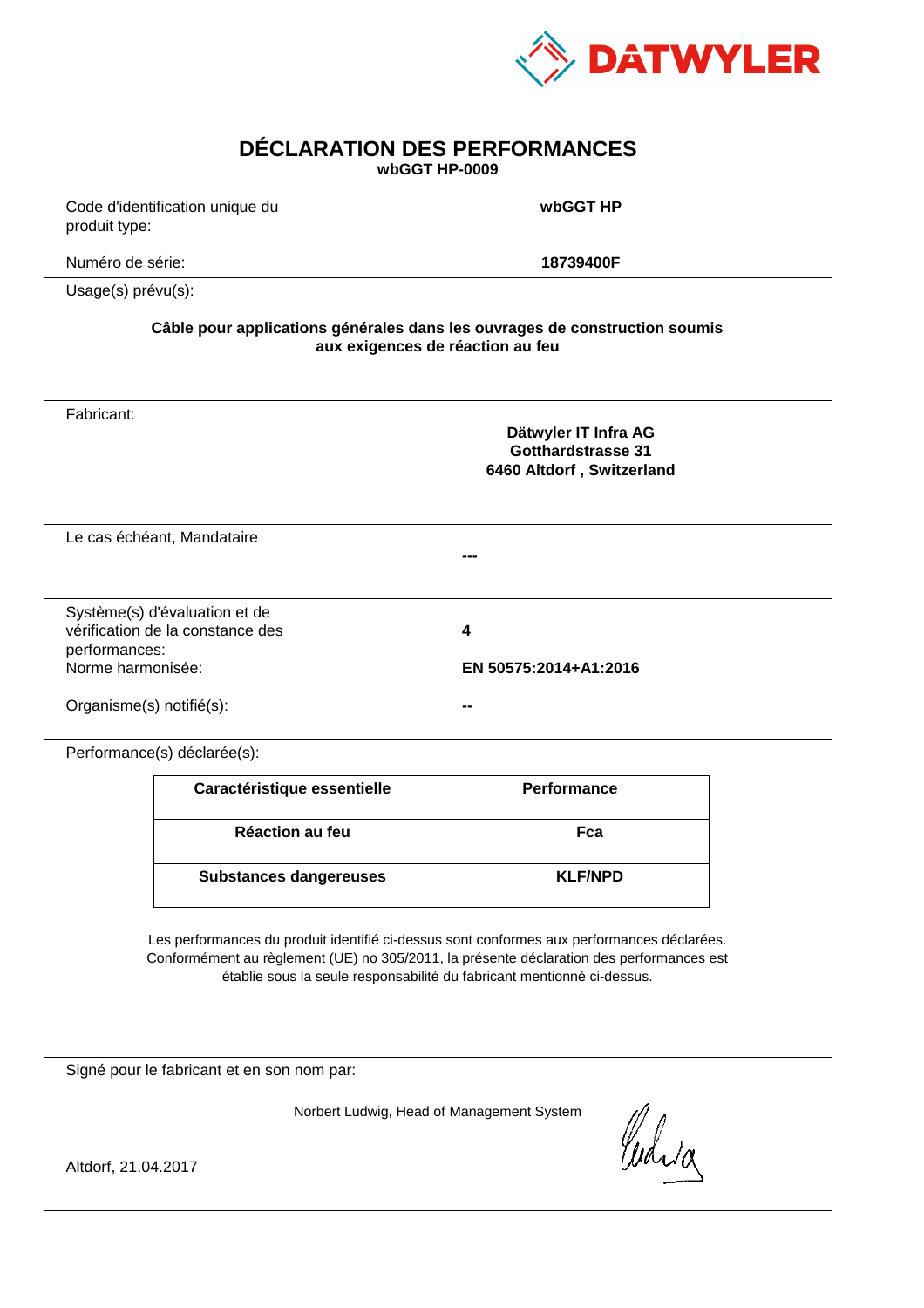

|                                                            |                                                                                                                                                                                                                                                                                                | <b>DECLARACIÓN DE PRESTACIONES</b><br>wbGGT HP-0009                     |  |
|------------------------------------------------------------|------------------------------------------------------------------------------------------------------------------------------------------------------------------------------------------------------------------------------------------------------------------------------------------------|-------------------------------------------------------------------------|--|
| producto tipo:                                             | Código de identificación única del                                                                                                                                                                                                                                                             | wbGGT HP                                                                |  |
| Número de serie:                                           |                                                                                                                                                                                                                                                                                                | 18739400F                                                               |  |
| Usos previstos:                                            |                                                                                                                                                                                                                                                                                                |                                                                         |  |
|                                                            | Cable sujeto a requisitos de reacción al fuego para aplicaciones generales en obras                                                                                                                                                                                                            | de construcción                                                         |  |
| Fabricante:                                                |                                                                                                                                                                                                                                                                                                | Dätwyler IT Infra AG<br>Gotthardstrasse 31<br>6460 Altdorf, Switzerland |  |
|                                                            | En su caso, Representante autorizado:                                                                                                                                                                                                                                                          |                                                                         |  |
| $(EVCP)$ :<br>Norma armonizada:<br>Organismos notificados: | Sistemas de evaluación y verificación<br>de la constancia de las prestaciones                                                                                                                                                                                                                  | 4<br>EN 50575:2014+A1:2016                                              |  |
|                                                            | Prestaciones declaradas:                                                                                                                                                                                                                                                                       |                                                                         |  |
|                                                            | Característica esencial                                                                                                                                                                                                                                                                        | <b>Prestaciones</b>                                                     |  |
|                                                            | Reacción al fuego                                                                                                                                                                                                                                                                              | Fca                                                                     |  |
|                                                            | <b>Sustancias peligrosas</b>                                                                                                                                                                                                                                                                   | <b>KLF/NPD</b>                                                          |  |
|                                                            | Las prestaciones del producto identificado anteriormente son conformes con el conjunto de<br>prestaciones declaradas. La presente declaración de prestaciones se emite, de conformidad con<br>el Reglamento (UE) nº 305/2011, bajo la sola responsabilidad del fabricante arriba identificado. |                                                                         |  |
|                                                            | Firmado por y en nombre del fabricante por:                                                                                                                                                                                                                                                    |                                                                         |  |
| Altdorf, 21.04.2017                                        |                                                                                                                                                                                                                                                                                                | Norbert Ludwig, Head of Management System<br>anda                       |  |